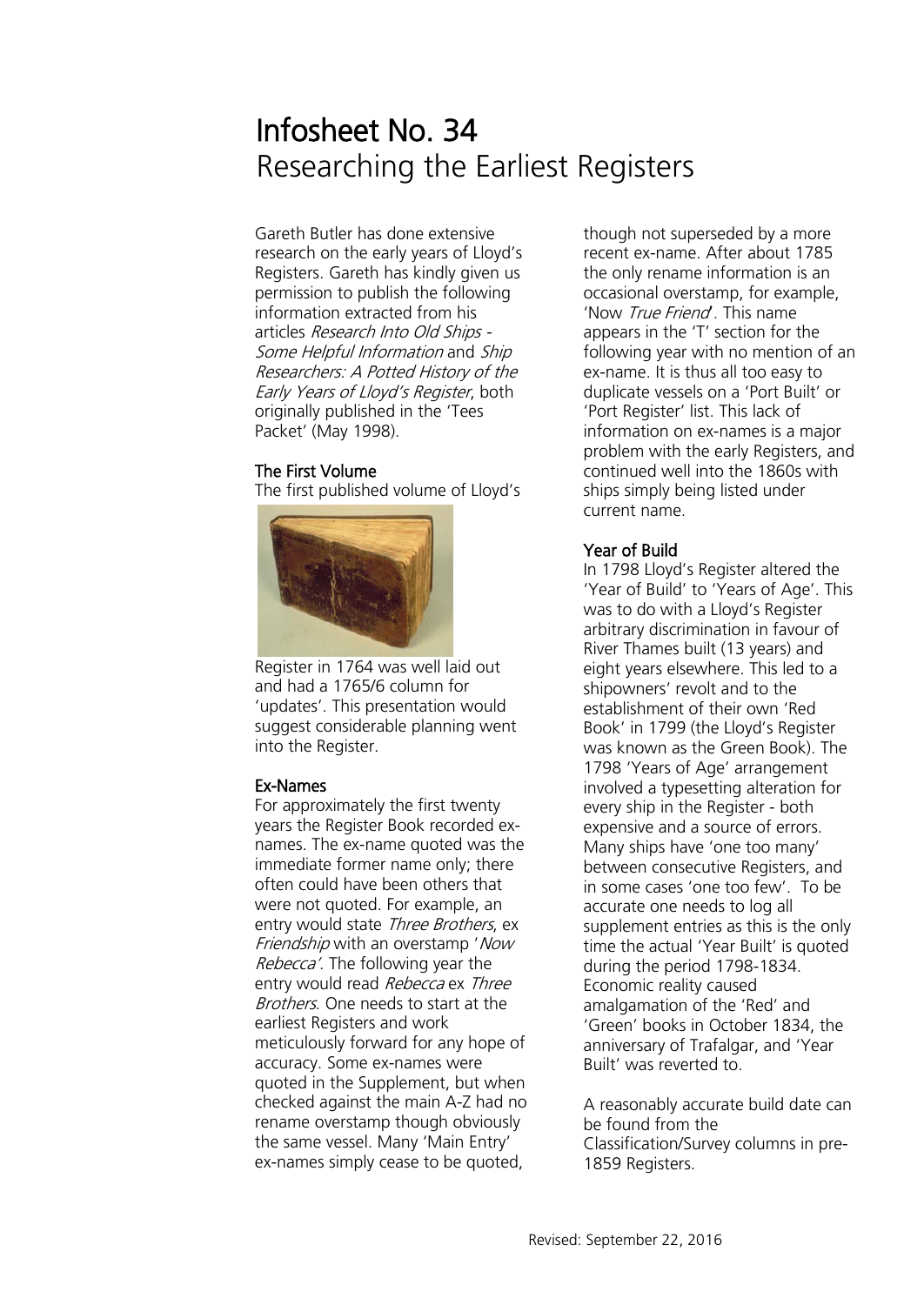However, it should be noted that survey months are only quoted for the current year, previous ships having year only. As Lloyd's Register ran 1 July to 30 June, it follows that, for example, 1855 built will only show months for those built in the January-May period of the 1855 Register. The rest of 1855 Year/Month will only be quoted in Supplement entries. But the 1856 Register will only quote 1855 in the Survey column for any 1855 built ships. It follows that June-December survey dates in any pre 1859 Register can only be found in a posted edition with Supplement entries. Ships with January - May 1856 survey dates in the 1855 Supplement will be carried over into the 1856 A-Z section. Access to Supplements is therefore essential for accuracy with ships where no alternative date source like shipbuilders' records exist. From 1851-1854 a build date 'fiddle' operated. Ships built in November/December of these years were in the Register Book as built the following year, provided the ships were not registered or sent to sea. Lloyd's Register later cancelled this fault and the vessels concerned were reverted to their true build date. The 1834-40 Registers and 1859 onwards give month/year for build date, making matters more straightforward. Build dates quoted up to August 1887 are launch dates, and completion dates thereafter, apart from wooden ships, whose dates always referred to their launch. When most ships were wooden, their life was measured from date of entering the water, rather than completion. The life of iron and steel was measured from when the hulls and machinery entered service i.e. completion.

#### Registration

In 1786 a compulsory 'Ship Registration Act' was passed. Prior to this registration was on a voluntary

basis, and only for foreign going ships.

Before 1786 ship tonnages were recorded in the Register Book as round figures such as 100, 150 etc. The 1786 Act meant more precise tonnages were given, as older ships were re-surveyed/re-measured. One needs to carefully check the 1785 and 1786 Register Books against each other, as the variation can be so great that the same ship could be easily confused as two different ones, suggesting that many pre-1786 tonnages were little more than sheer guesswork.

The first new Register Book after the amalgamation of 1834 contained all British registered vessels of over 50 tons, courtesy of the Board of Trade 'Masterlist'. Not many have full details as the new Lloyd's Register required re-survey of all existing ships before such details were entered. From 1837/8 the category 'under 50 tons' and not surveyed seems to have been dropped, and from 1839/40 all ships, regardless of tonnage, that had not been surveyed since 1834 were 'dropped'. It will be apparent that there was a considerable 'phantom fleet' existing after 1840, though these would still be registered at Customs and be on the Mercantile Navy List. The Board of Trade required all steam vessels, of whatever size, to be registered, so research of old steamers should be simpler than for sail.

#### Class

The first Register Book (1764) used the letters A, E, I, O and U to assess the hull, and 1, 2 and 3 for equipment. 1768 changed the hull assessment symbols to a, b and c. The 1775/76 volume used symbol A1 - 'A' for highest Hull Class and '1' for ship's outfit. As ships became 'overage' from A1 class, there was no system of regaining it by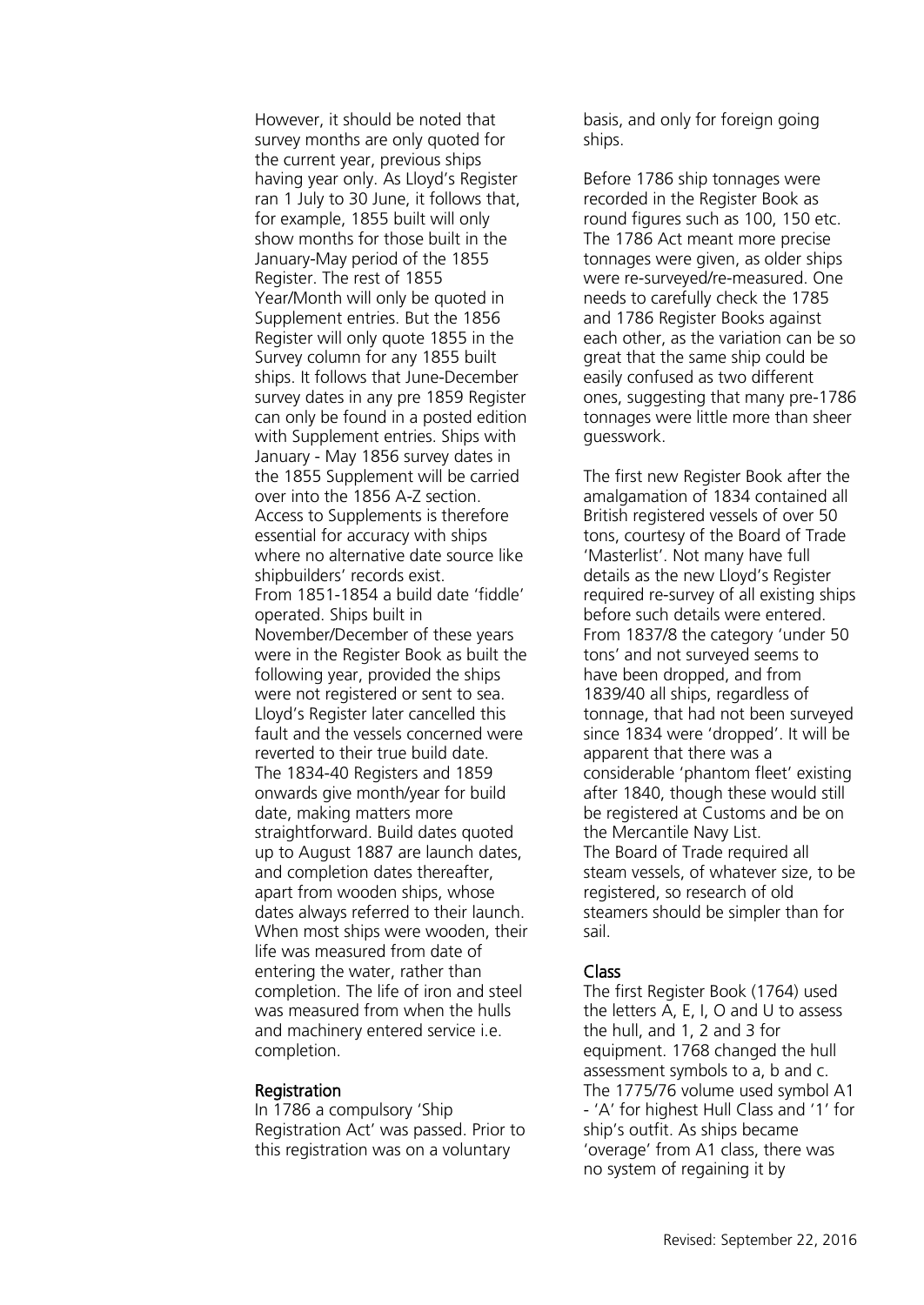thorough repairs. This led to needless new buildings simply to acquire an A1 class, with resulting wastage of scarce timber, not to mention an over-supply of ships which depressed freight rates. The 're-class' problem was eventually tackled in 1834, with the restored and continued categories. Survey under construction also dates from 1834.

### Year Statistics

Early Lloyd's Registers ran Financial Year statistics, not Calendar Year the period ran April to April until April 1841 when calendar years were used. Few ship historians are aware of this, presumably the reason why various Sunderland outport lists always overlook the 1840 figures (4/1840-4/1841: 246 ships of 62654 tons). The 1835-1840 Registers are actually 1834-1839 financial years. This four month overlap is probably the reason for a 'one-year discrepancy' between the 'Years of Age' Registers and the 1834 'Years Built'', for a number of ships which lasted long enough to enter the 1834 Register. The only sure date between 1798-1834 is the actual year built.

# Voyages

Lloyd's Registers' 'Voyage Details' are nearly all foreign going or regular coasters, very few are given as 'Whitby/Scarborough collier' The collier fleet, both North and Irish Seas, was always large so it is reasonable to assume many were never in the Register pre 1834, when all surviving British registered ships of 50 tons and over were listed. Mid 1780s-1834 the Register had a separate listing of Australian-bound ships with those carrying convicts marked.

# Rig

The Register Books do not seem to differentiate between some similar rigs, for example brig and snow, for some years. Thus a ship seemingly

becoming a snow may always have been so. This may also apply to early barques given as 'ship' rig.

#### Place of Build

Occasionally 'Place of Build' details are not precise. For example, some Middlesborough built vessels are given as Stockton, the Customs entry stating 'Built within the Port limits' which could mean Stockton / Yarm / Middlesborough / Hartlepool. One needs to be an expert on British and colonial ports, large and small, in order to decipher many of the 'places of build' which are heavily abbreviated, vowels being missed. A few ports cause major problems, for example Boston, which could be either in Lincolnshire or the USA. Hwdn could be Howden in Humber or Howden in Tyne. Chrlstn could be Charleston in Cornwall, Fife or the USA. Newquay, Cornwall can be confused with New Quay, (sometimes given as Quay Bach) West Wales. Those built at the latter usually have masters with Welsh names, and also Welsh registered ports. Newburgh is a problem, both being in Scotland (one in Fife and one near Aberdeen). Arundel (Sussex) and Arendal (Norway) are also easily confused, as are Kingston (River Spey, Grampian) and Kingston (Channel coast, West Sussex). Kingston upon Hull was always called Hull.

A good percentage of ships built before 1783 were built in the American colonies.

# **Shipbuilders**

Builders' names in the Register date from 1859/60. However, only the first part of partnership names was given, and there was rarely any builders 'up-date' for ships built pre-1859. In the 1830s/40s numerous Sunderland 'builders' were actually Timber Merchants and Stock Brokers, who supplied material and finance to 'small men'. The 'Builder's Certificate' carried the financial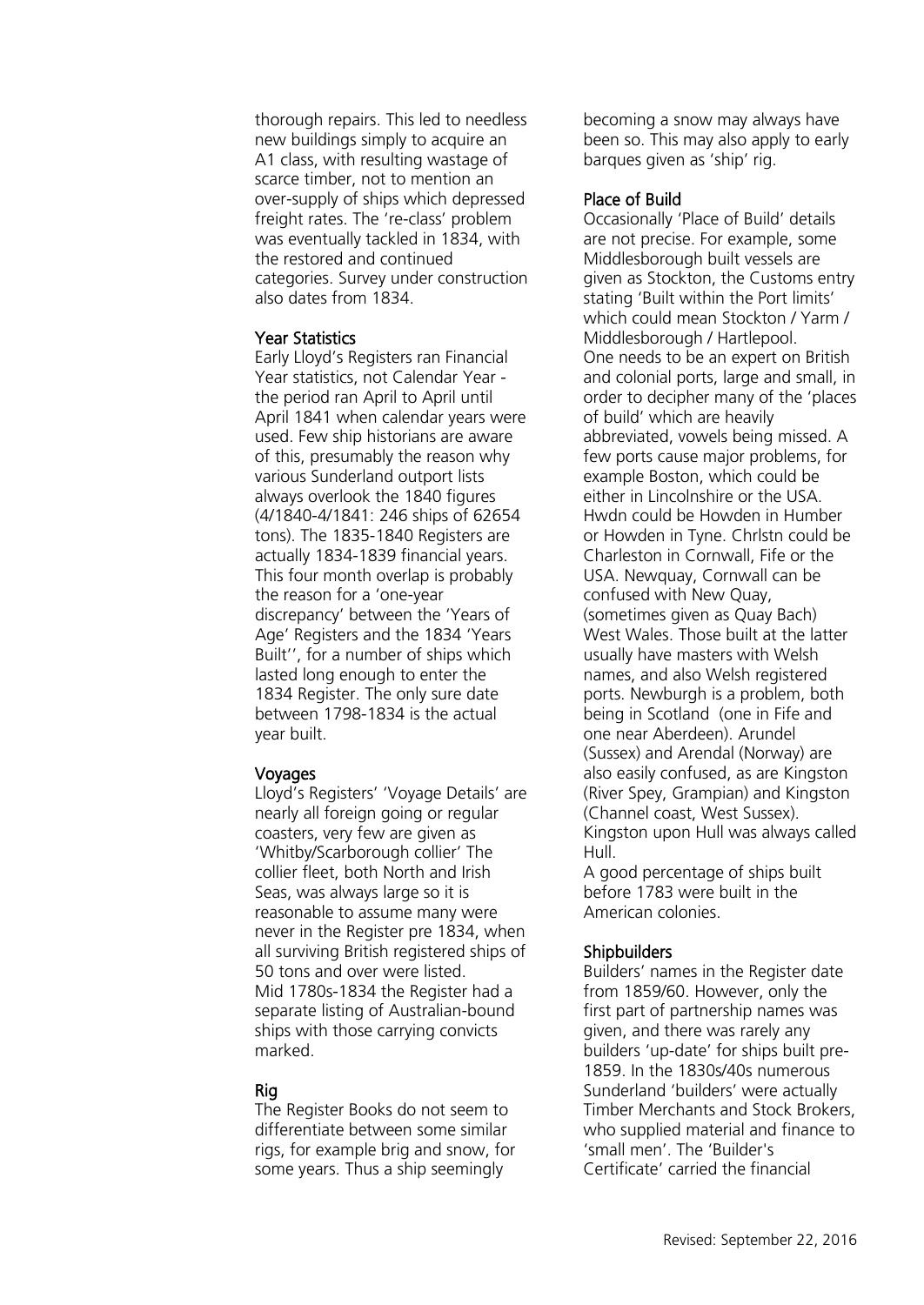backer's name as a legal ploy, to guarantee his investment should things get sticky. Some names of shipbuilders were recorded before 1886, but it was the Universal Register of this year that began to record a list of names of shipbuilders together with the names of the existing ships they had built, their tonnage and material. The first yard numbers were in the 1894-95 Appendix.

#### **Dimensions**

1st January 1836 saw new measurement rules come into force. Length/Breadth/Depth were given as Old Measurement (OM, in heavy print) and New Measurement (NM, in small print). Before 1836 depth was not taken into account, hence many unscrupulous shipowners had their vessels deepened, leading to stability problems and numerous cases of capsizing in bad weather.

## Official Numbers

Official Numbers date from 1855 and will be in Customs House Registers and Mercantile Navy Lists. Before Official Numbers, identification must have been extremely complicated. For example, there were 240 Mary's in the 1805 Register, many of the same tonnage, rig and port of registry. Ships of the same number were listed in alphabetical order of the Master's name, which meant typesetting alterations from year to year as masters changed. Surprisingly, same name ships were never permanently arranged in descending order of tonnage. Later legislation prohibited name duplication to avoid confusion with signals.

# **Machinery**

The engine builder and dimensions were given from 1874. It follows that the 1874 machinery information is that fitted in the ship at that date. Original machinery information is

difficult to obtain, short of Customs Registers checks or time consuming searches of local newspapers. The only clues to a possible new engine/boiler pre 1874 are an 'MC' (Machinery Certificate) date some years later than the ship's build date, more likely if horsepower has altered also, and 'New Deck', as the deck section was removed to fit engines and boilers.

From 1874-75 Lloyd's Register Ships of over 100 tons plus that were not Lloyd's Register surveyed began to be listed. These are probably Liverpool Underwriters' Register Ships. Lloyd's Register surveyed ships have an MC date and a Build/Year month date, whereas the others have no MC date nor a build month. A fair number of ships in Lloyd's Register of 1874/75 have 2-cylinder compound and 4 cylinder compound machinery details, but no mention of any new engine boiler or new boiler conversion, even though the vessel is too old for compound machinery to have been original. In the mid 1860's there were a few P&O Pacific Steam Navigation Company and Randolph/Elder machinery sets which were early compounds.

# Steam Vessels

In July 1859 Mr T Baring published a 'List of Steam Vessels in the UK, at 1 Jan 1859'. This may be part of the series published as Parliamentary Papers from about 1858-1870. These papers list a surprising number of early iron steamers in the 1840's, for example, the *Waterman* series of River Thames paddle ferries. The papers are arranged on a port by port basis, with the oldest registered ship as 'entry 1' on each port list.

# Liverpool Register of Shipping

The short-lived Liverpool Register of 1835-44 was created due to the problem of many Liverpool owners buying Canadian built 'speculation' ships, considered by Lloyd's Register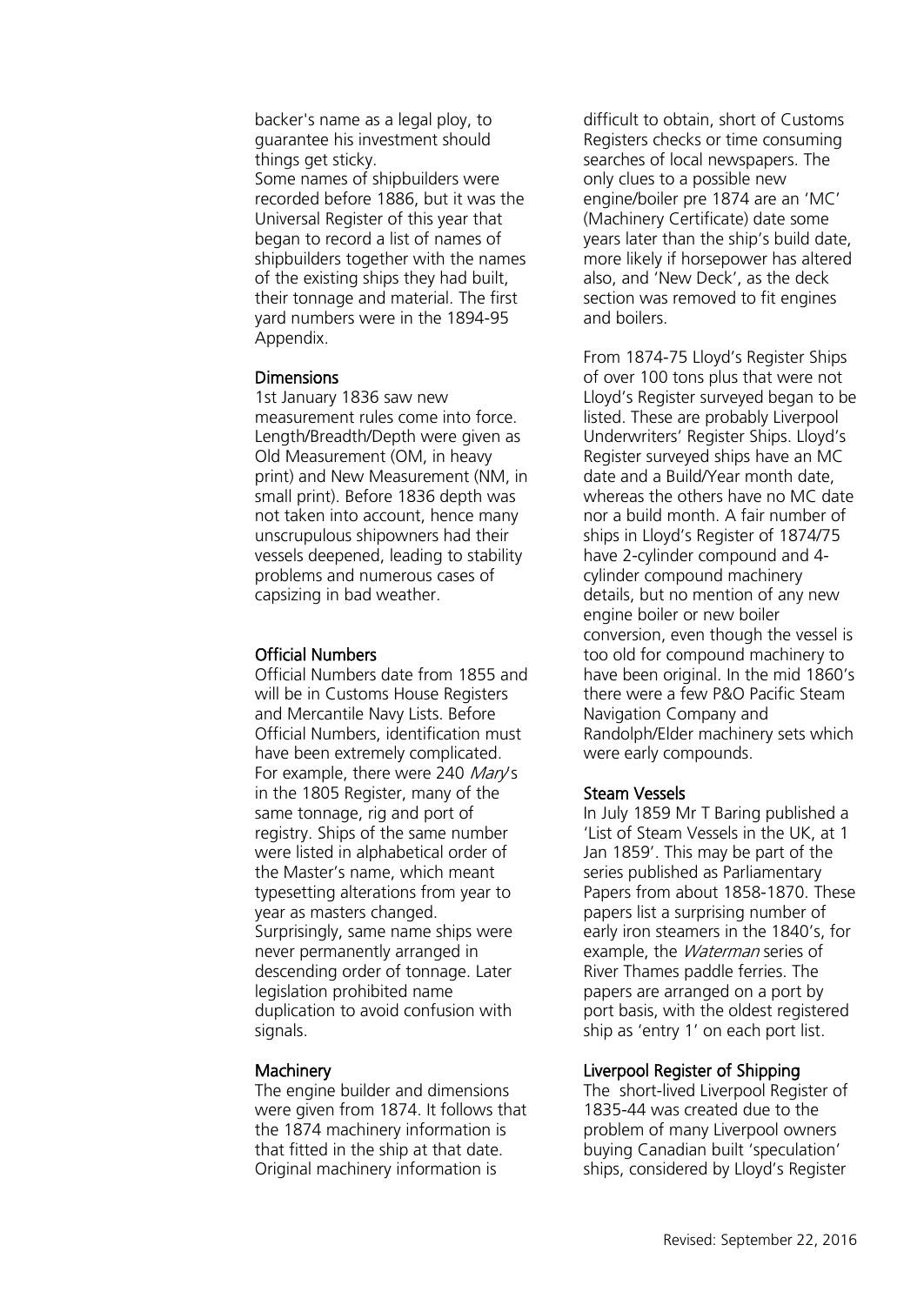to be poorly built and not worth surveying (later they did, but only for a minimum 4 year class. Canadian builders later funded the salaries for a couple of Lloyd's Register surveyors, who were liberal with their advice. Thereafter Canadian techniques and workmanship dramatically improved, many being listed 'SS' (Special Survey) while building.

#### Liverpool Underwriters' Register

This dates from 10 September 1862, its creation being due to dissatisfaction with wooden ship framing rules being applied to iron, resulting in over-engineered ships. LUR operated till 1885, when it amalgamated with Lloyd's Register. It listed all UK and many foreign iron built vessels over 50 tons and was good on ex-names and builders. In addition, from 1872 LUR had both engine and boiler builders with dates - thus the publication is extremely useful for researching small iron ships never featured in Lloyd's Register, but careful checking for accuracy is still necessary.

#### British Corporation

In 1890 another competitor to Lloyd's Register appeared, the British Corporation in Glasgow. This was formed due to Scottish ship owners feeling that Lloyd's Register rules on steel ships resulted in 'overengineered' vessels, whereas a BC design could save many tons of steel. BC amalgamated with LR after World War II, in March 1949. It published its own Register of classed ships, which often gave more information than Lloyd's Register, for example boiler builders. In Lloyd's Registers, BC classed vessels only have year built, not month, unless they survived to 1949.

#### Mercantile Navy Lists

These first appeared in 1850, and at first simply gave the name of the vessel, official number, signal code and tonnage. Later more details were added. Apart from the period 1858- 1864, during which some vessels were included in appendices, the Mercantile Navy List was exclusively confined to British vessels including those registered at overseas ports within the British Empire. Between 1857-1864 the Mercantile Navy List comprised a list of vessels in order of their official numbers, with an alphabetical index. This numerical list was replaced, between 1865-1870, by a single alphabetical sequence. In 1871 this was split into two, for steamers and sailing vessels. The 1869 and 1871 issues have copies of the British code list, listing British vessels in alphabetical order of signal code. Like Lloyd's Register, the Mercantile Navy List includes a number of appendices, most of them published only for short periods.

Lloyd's Register Foundation, its affiliates and subsidiaries and their respective officers, employees or agents are, individually and collectively, referred to in this clause as 'Lloyd's Register'. Lloyd's Register assumes no responsibility and shall not be liable to any person for any loss, damage or expense caused by reliance on the information or advice in this document or howsoever provided, unless that person has signed a contract with the relevant Lloyd's Register entity for the provision of this information or advice and in that case any responsibility or liability is exclusively on the terms and conditions set out in that contract.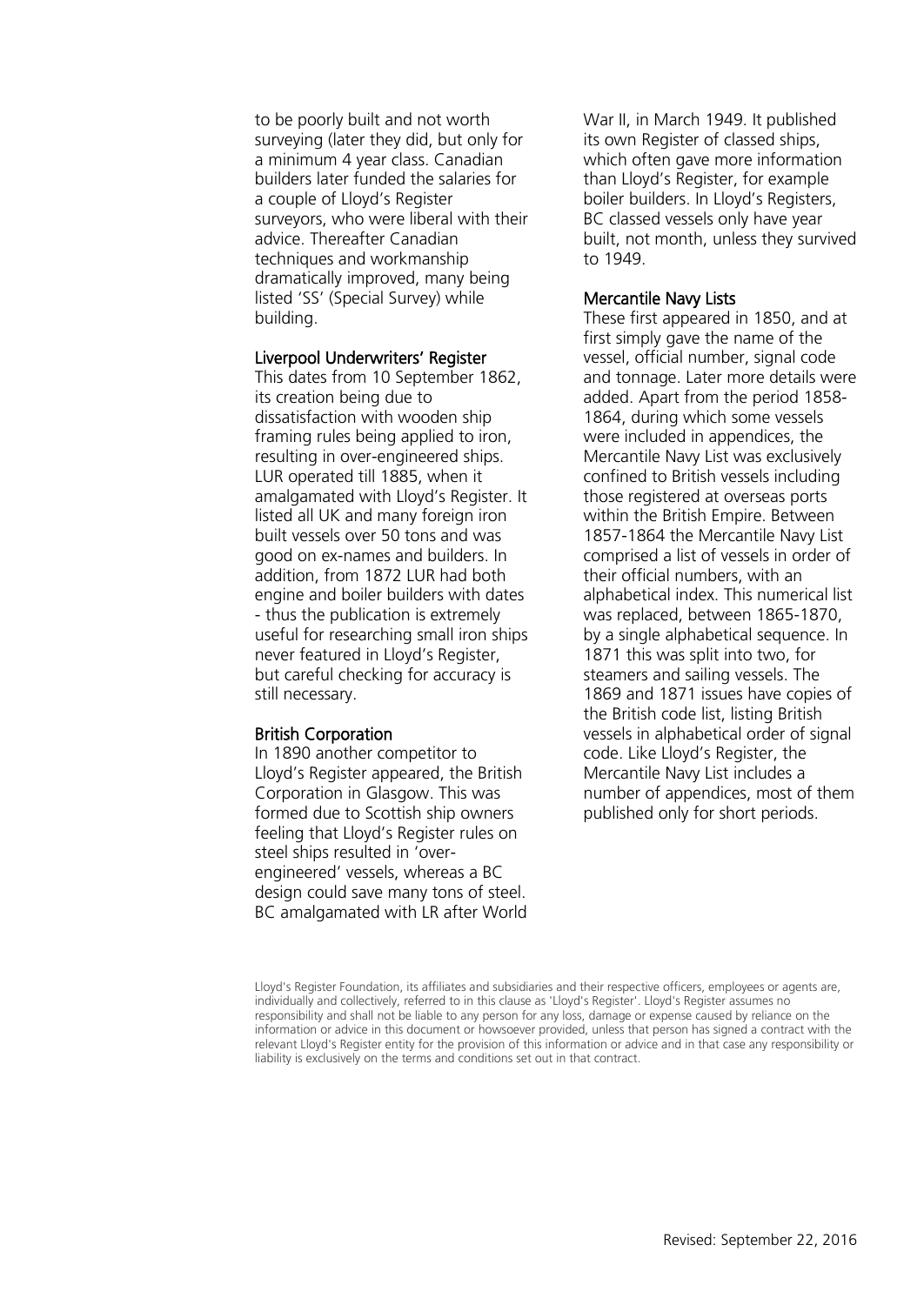## Appendix A - Key to the Earliest Registers

1764 Register

### 1775 Register

Col. 1: Former name, if applicable Col. 2: Present name Col. 3: Master's name Col. 4: Port of registry/Home port Col. 5: Destined port Col. 6: Tons burthen, roughly equivalent to today's net tonnage Col. 7: Number and size of guns and description of vessel i.e.  $8\dot{4}$  = eight four pound guns or carronades  $SDB =$  single deck with beams  $SD = \text{single deck}$ DB or dbled  $=$  to double or doubling, meaning to cover a ship with extra planking when the original skin becomes worn or weak. lengthd = vessel had been lengthened Col. 8: Possibly mean (M) draft Col. 9: Where built and in which year. 'River' indicates built on the River Thames, 'Plant' indicates a vessel built in one of the colonies (plantation) Col. 10: Name of owner. Capt & Co. indicates that the majority (not sole) shareholder of the vessel was the captain. Col. 11: Classification of the vessel.

From 1764 to 1774 the letters of the vowels were used (A, E, I, O and U) to indicate the condition of the hull, A being the highest and U the lowest. G, M or B (good, middling or bad) indicated the condition of the masts and rigging.

Place names and company were often shortened in the early Registers, due to a lack of space. Usually the letters of the vowels are omitted.

#### **Armaments**

It was usual during this period for merchant ships to be armed. As noted above, in the earliest Registers the number and size of guns is listed in Col. 7. A 'P', preceded by the number of guns and their size distinguishes the armaments in the later Registers. The notation appears under the Destined Port in Col. 8.

Col. 1: Name of vessel, together with indication of type of rig i.e.  $S = Shin$  $Bq = Brig$  $H = Hoy$  $K =$ Ketch  $Sw =$  Snow  $Sp = Sloop$  $G =$  Galliot Col. 2: Master's name Col. 3: Tonnage, together with an indication of number of decks, for example  $SDB$  = single deck with beams. Col. 4: Place of build, with indication of repairs i.e. trp = thorough repairs  $rfd =$  reinforced  $ND = new deck$  $nu = new upper wales$  $qrp = qood$  repairs  $srp = some repairs$  $rp = repairs$ Col. 5: year of build Col. 6: name of owner Col. 7: Draft (loaded) in feet Col. 8: Port of survey (usually ports of registry or home port) and destined port

Col. 9: Classification - hull as before, equipment rating now 1, 2 or 3, so first use of A1.

## Some other abbreviations explained in later editions of the Registers:

 $s$ &d = sheathed & doubled sC = sheathed with Copper sCIB = sheathed with Copper and Iron **Bolts** sW&C = sheathed with Copper over

Boards  $break43$  tons = termination of an upper

deck, when interrupted by a sunkforecastle, a raised quarter deck etc.